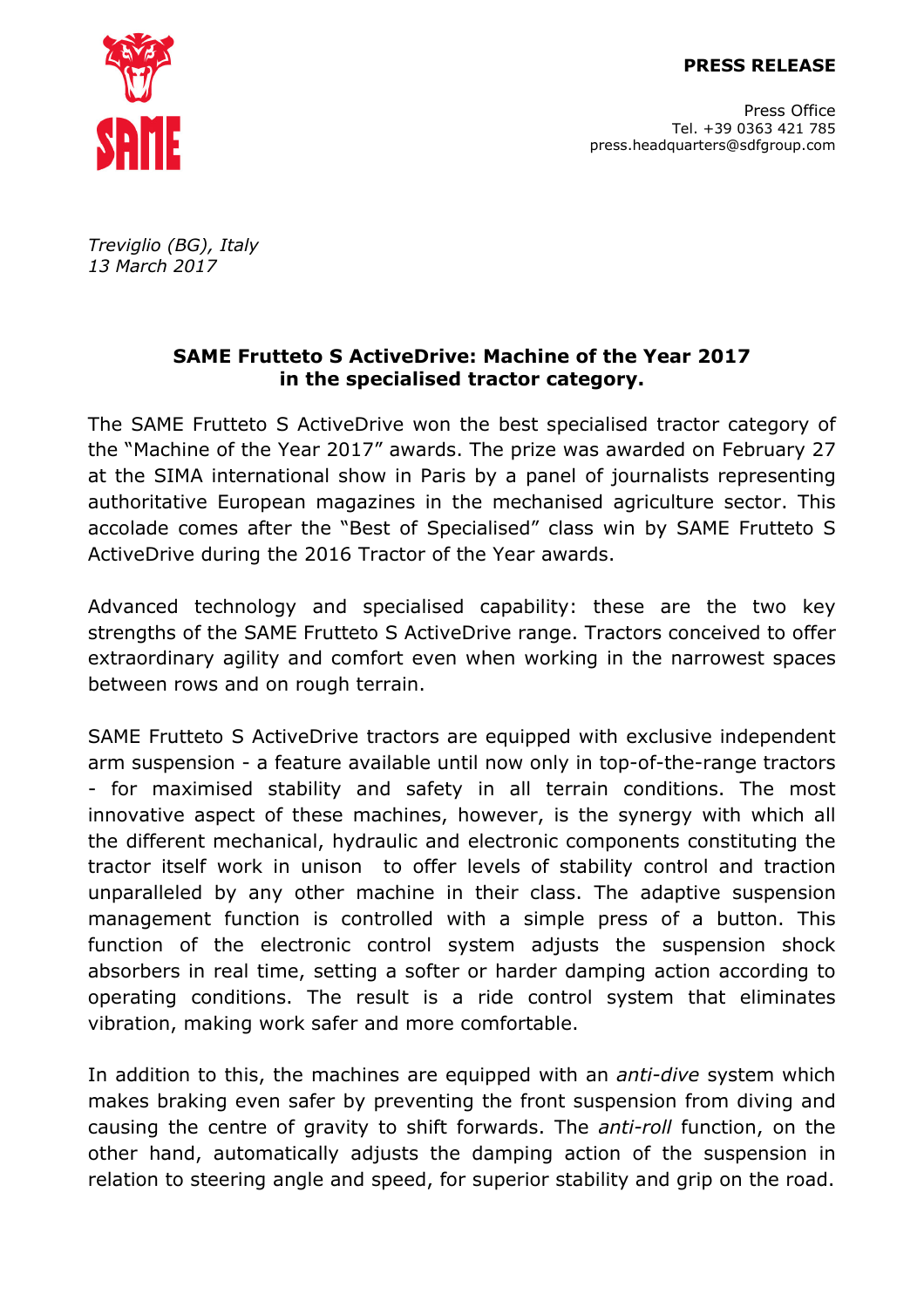## **PRESS RELEASE**



Press Office Tel. +39 0363 421 785 press.headquarters@sdfgroup.com

The Frutteto S ActiveDrive offers maximised comfort on the road, with a permanently active automatic self-levelling system which keeps the suspension rams at mid extension by continuously analysing ground speed, steering angle and signals received by the electronic control unit from the ram position and speed sensors. Complementing the capabilities of this innovative suspension system is the DTC: the electronically controlled differential capable of progressively locking by up to 100% to prevent the front wheels from slipping, and in turn, maintain constant traction in varying grip conditions.

Available in 80 hp (3 cylinder) or 115 hp (4 cylinder) versions, the new FARMotion Stage 3B engines deliver impressive, flexible power in an extremely compact package, offering the most efficient solution possible for any task.

The extraordinary capabilities of the new Frutteto S ActiveDrive make it a dependable workmate for the professional who needs a machine with superior grip, traction and stability that lets them work in complete safety and comfort. The machines in the new range are available in the S version, for working in fruit orchards with narrowly spaced rows, and in the V version for vineyards.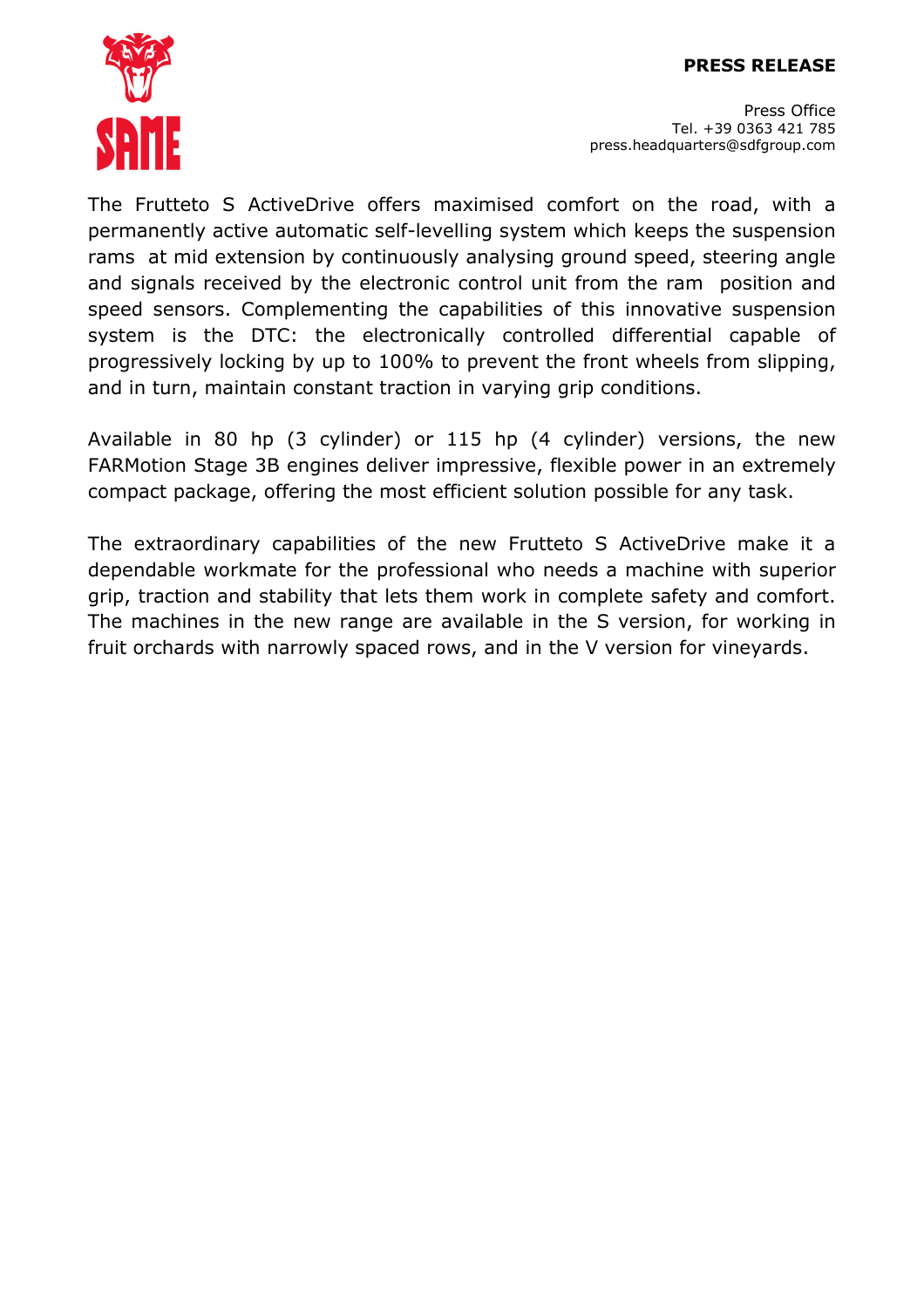**PRESS RELEASE**



Press Office Tel. +39 0363 421 785 press.headquarters@sdfgroup.com

| <b>Frutteto S and Frutteto S ActiveDrive</b> |                     |                     |                     |                     |                     |                     |  |  |  |
|----------------------------------------------|---------------------|---------------------|---------------------|---------------------|---------------------|---------------------|--|--|--|
|                                              | 80                  | 90                  | 100                 | 90.4                | 105                 | 115                 |  |  |  |
| <b>Engine</b>                                | <b>FARMotion</b>    | FARMotion           | <b>FARMotion</b>    | FARMotion           | FARMotion           | <b>FARMotion</b>    |  |  |  |
| <b>Emissions</b>                             | Stage3B<br>(Tier4i) | Stage3B<br>(Tier4i) | Stage3B<br>(Tier4i) | Stage3B<br>(Tier4i) | Stage3B<br>(Tier4i) | Stage3B<br>(Tier4i) |  |  |  |
| <b>Cylinders/Capacity</b>                    | 3/2887              | 3/2887              | 3/2887              | 4/3849              | 4/3849              | 4/3849              |  |  |  |
| <b>Maximum power</b><br>(HP)                 | 75                  | 88                  | 97                  | 88                  | 102                 | 113                 |  |  |  |
| <b>Maximum Torque</b><br>(Nm)                | 342                 | 354                 | 369                 | 354                 | 408                 | 435                 |  |  |  |
| <b>Wheelbase (mm)</b>                        | 2050                | 2050                | 2050                | 2180                | 2180                | 2180                |  |  |  |
| <b>Maximum</b><br>permitted load<br>(kg)     | 4600                | 4600                | 4600                | 4600                | 4600                | 4600                |  |  |  |

| <b>Frutteto V and Frutteto V ActiveDrive</b> |                     |                     |                     |                     |                     |                     |  |  |  |
|----------------------------------------------|---------------------|---------------------|---------------------|---------------------|---------------------|---------------------|--|--|--|
|                                              | 80                  | 90                  | 100                 | 90.4                | 105                 | 115                 |  |  |  |
| <b>Engine</b>                                | FARMotion           | <b>FARMotion</b>    | FARMotion           | <b>FARMotion</b>    | <b>FARMotion</b>    | <b>FARMotion</b>    |  |  |  |
| <b>Emissions</b>                             | Stage3B<br>(Tier4i) | Stage3B<br>(Tier4i) | Stage3B<br>(Tier4i) | Stage3B<br>(Tier4i) | Stage3B<br>(Tier4i) | Stage3B<br>(Tier4i) |  |  |  |
| <b>Cylinders/Capacity</b>                    | 3/2887              | 3/2887              | 3/2887              | 4/3849              | 4/3849              | 4/3849              |  |  |  |
| <b>Maximum power</b><br>(HP)                 | 75                  | 88                  | 97                  | 88                  | 102                 | 113                 |  |  |  |
| <b>Maximum Torque</b><br>(Mm)                | 342                 | 354                 | 369                 | 354                 | 408                 | 435                 |  |  |  |
| <b>Wheelbase (mm)</b>                        | 2050                | 2050                | 2050                | 2180                | 2180                | 2180                |  |  |  |
| <b>Maximum</b><br>permitted load<br>  (kg)   | 4600                | 4600                | 4600                | 4600                | 4600                | 4600                |  |  |  |